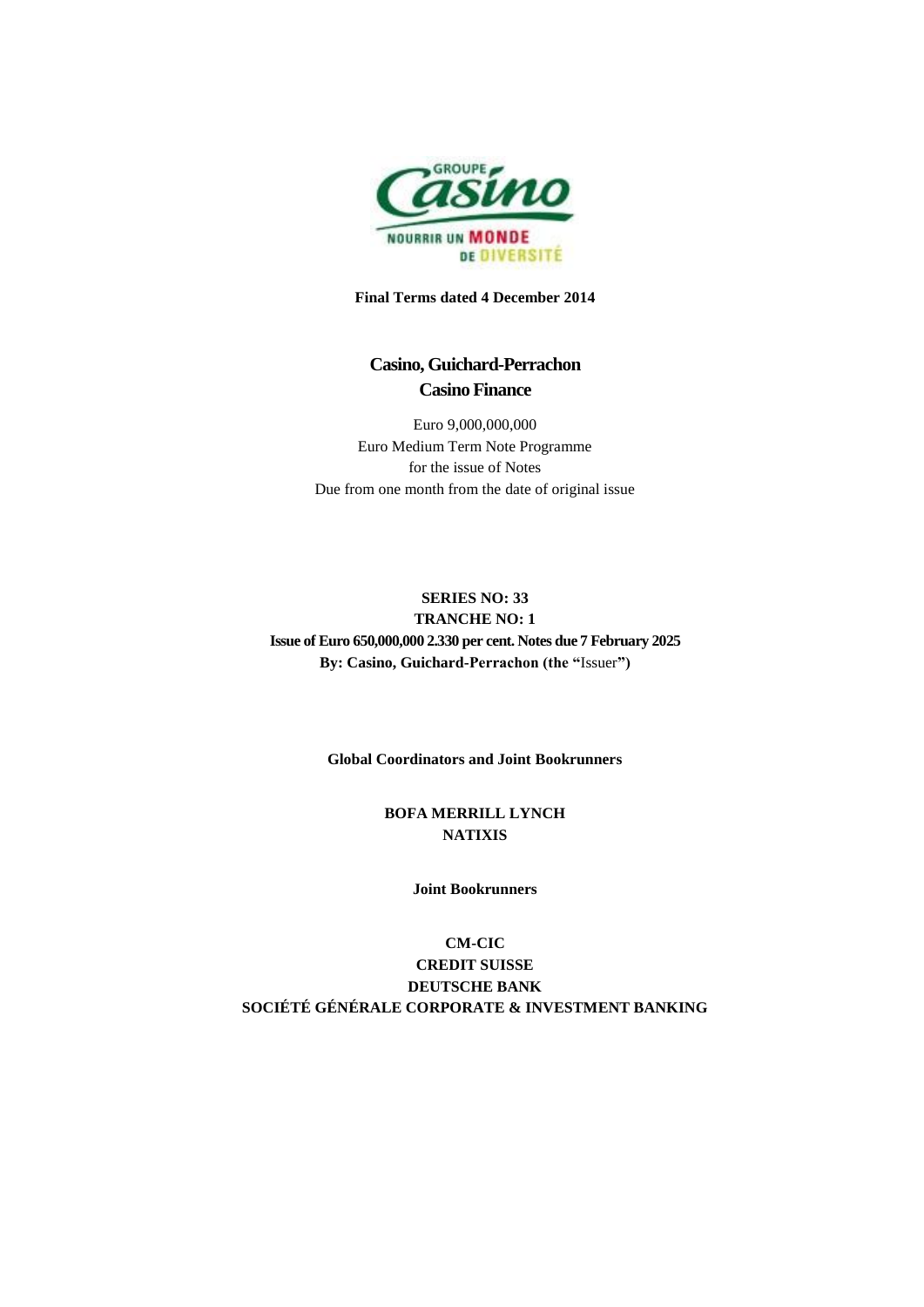#### **PART A – CONTRACTUAL TERMS**

Terms used herein shall be deemed to be defined as such for the purposes of the Conditions set forth in the Base Prospectus dated 1 December 2014 which constitutes a prospectus for the purposes of Directive 2003/71/EC of 4 November 2003, as amended (the "**Prospectus Directive**"). This document constitutes the Final Terms of the Notes described herein for the purposes of Article 5.4 of the Prospectus Directive and must be read in conjunction with such Base Prospectus. Full information on the Issuer and the offer of the Notes is only available on the basis of the combination of these Final Terms and the Base Prospectus. The Base Prospectus is available for viewing at the office of the Fiscal Agent or each of the Paying Agents and on the websites of (a) the Luxembourg Stock Exchange (www.bourse.lu) and (b) the Issuer (http://www.groupe-casino.fr/fr/Obligations.html) and copies may be obtained from Casino, Guichard-Perrachon, 1, esplanade de France, 42000 Saint-Etienne, France.

| $\mathbf{1}$                                     | Series Number:<br>(i)                                 | 33                                                     |  |  |  |
|--------------------------------------------------|-------------------------------------------------------|--------------------------------------------------------|--|--|--|
|                                                  | Tranche Number:<br>(ii)                               | 1                                                      |  |  |  |
| $\mathbf{2}$                                     | Specified Currency or Currencies:                     | Euro ("EUR")                                           |  |  |  |
| 3                                                | <b>Aggregate Nominal Amount:</b>                      |                                                        |  |  |  |
|                                                  | Series:<br>(i)                                        | EUR 650,000,000                                        |  |  |  |
|                                                  | Tranche:<br>(ii)                                      | EUR 650,000,000                                        |  |  |  |
| 4                                                | <b>Issue Price:</b>                                   | 100 per cent. of the Aggregate Nominal Amount          |  |  |  |
| 5                                                | Specified Denomination:                               | EUR 100,000                                            |  |  |  |
| 6                                                | <b>Issue Date:</b><br>(i)                             | 8 December 2014                                        |  |  |  |
|                                                  | <b>Interest Commencement Date:</b><br>(ii)            | <b>Issue Date</b>                                      |  |  |  |
| 7                                                | <b>Maturity Date:</b>                                 | 7 February 2025                                        |  |  |  |
| 8                                                | <b>Interest Basis:</b>                                | 2.330 per cent. Fixed Rate                             |  |  |  |
| 9                                                | Change of Interest Basis:                             | Not Applicable                                         |  |  |  |
| 10                                               | Put/Call Options:                                     | <b>Issuer Call</b>                                     |  |  |  |
|                                                  |                                                       | Make-Whole Redemption                                  |  |  |  |
|                                                  |                                                       | Change of Control Put                                  |  |  |  |
|                                                  |                                                       | (further particulars specified below)                  |  |  |  |
| 11                                               | Dates of the corporate authorisations for issuance of | Decision of the <i>Conseil d'administration</i> of the |  |  |  |
|                                                  | Notes obtained:                                       | Issuer dated 17 February 2014 and decision of the      |  |  |  |
|                                                  |                                                       | Président<br>Directeur<br>Général<br>dated             |  |  |  |
|                                                  |                                                       | 2 December 2014.                                       |  |  |  |
| PROVISIONS RELATING TO INTEREST (IF ANY) PAYABLE |                                                       |                                                        |  |  |  |
|                                                  |                                                       |                                                        |  |  |  |

## **12 Fixed Rate Note Provisions** Applicable (i) Rate of Interest: 2.330 per cent. per annum payable annually in arrear on each Interest Payment Date.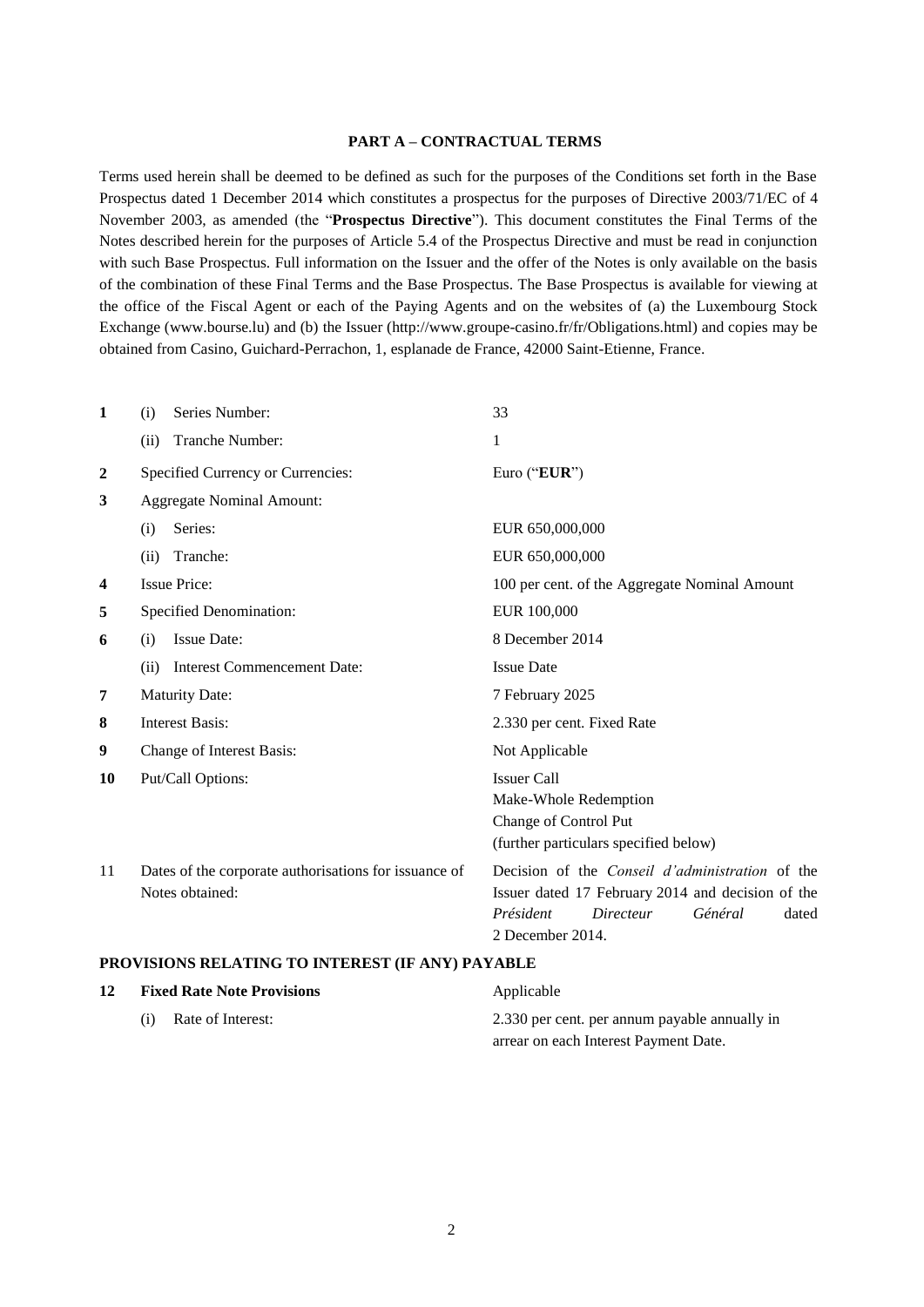|    |                                                                                    |     | (ii) Interest Payment Dates:             | 7 February in each year commencing on 7 February<br>2015 and ending on the Maturity Date. There will<br>be a short first coupon in respect of the first Interest<br>including,<br>Period,<br>from,<br>and<br>the<br>Interest<br>Commencement Date to, but excluding, the first<br>Interest Payment Date. |  |  |
|----|------------------------------------------------------------------------------------|-----|------------------------------------------|----------------------------------------------------------------------------------------------------------------------------------------------------------------------------------------------------------------------------------------------------------------------------------------------------------|--|--|
|    |                                                                                    |     | (iii) Fixed Coupon Amount:               | EUR 2,330 per Specified Denomination subject to<br>the provisions of paragraph (iv) "Broken Amount"<br>below.                                                                                                                                                                                            |  |  |
|    |                                                                                    |     | (iv) Broken Amount:                      | EUR 389.40 per Specified Denomination in respect<br>of the period commencing on, and including the<br>Interest Commencement Date to, but excluding the<br>first Interest Payment Date.                                                                                                                   |  |  |
|    | (v)                                                                                |     | Adjustment of Interest Rate:             | Applicable                                                                                                                                                                                                                                                                                               |  |  |
|    |                                                                                    |     | (vi) Margin Adjustment:                  | Applicable<br>1.25 per cent. per annum                                                                                                                                                                                                                                                                   |  |  |
|    |                                                                                    |     | (vii) Day Count Fraction:                | Actual/Actual - ICMA                                                                                                                                                                                                                                                                                     |  |  |
|    |                                                                                    |     | (viii) Determination Dates:              | 7 February in each year                                                                                                                                                                                                                                                                                  |  |  |
| 13 |                                                                                    |     | <b>Floating Rate Note Provisions</b>     | Not Applicable                                                                                                                                                                                                                                                                                           |  |  |
| 14 |                                                                                    |     | <b>Zero Coupon Note Provisions</b>       | Not Applicable                                                                                                                                                                                                                                                                                           |  |  |
|    |                                                                                    |     | PROVISIONS RELATING TO REDEMPTION        |                                                                                                                                                                                                                                                                                                          |  |  |
| 15 | <b>Call Option</b>                                                                 |     |                                          |                                                                                                                                                                                                                                                                                                          |  |  |
|    | (Condition $6(b)(i)$ )                                                             |     |                                          | Applicable                                                                                                                                                                                                                                                                                               |  |  |
|    | (i)                                                                                |     | <b>Optional Redemption Date:</b>         | At any time on or after 7 November 2024 (three<br>months prior to the Maturity Date)                                                                                                                                                                                                                     |  |  |
|    | (ii)                                                                               |     | Optional Redemption Amount of each Note: | EUR 100,000 per Specified Denomination                                                                                                                                                                                                                                                                   |  |  |
|    |                                                                                    |     | (iii) If redeemable in part:             | Not Applicable                                                                                                                                                                                                                                                                                           |  |  |
|    |                                                                                    | (a) | Minimum Redemption Amount to be          |                                                                                                                                                                                                                                                                                                          |  |  |
|    |                                                                                    |     | redeemed:                                | Not Applicable                                                                                                                                                                                                                                                                                           |  |  |
|    |                                                                                    | (b) | Maximum Redemption Amount to be          |                                                                                                                                                                                                                                                                                                          |  |  |
|    |                                                                                    |     | redeemed:                                | Not Applicable                                                                                                                                                                                                                                                                                           |  |  |
|    |                                                                                    |     | (iv) Notice period:                      | As per Condition $6(b)(i)$                                                                                                                                                                                                                                                                               |  |  |
| 16 | <b>Make-Whole Redemption</b>                                                       |     |                                          |                                                                                                                                                                                                                                                                                                          |  |  |
|    |                                                                                    |     | (Condition 6(b)(ii))                     | Applicable                                                                                                                                                                                                                                                                                               |  |  |
|    | (i)                                                                                |     | Notice period:                           | As per Condition $6(b)(ii)$                                                                                                                                                                                                                                                                              |  |  |
|    | Parties to be notified (if other than set out in<br>(ii)<br>Condition $6(b)(ii)$ : |     |                                          | Not Applicable                                                                                                                                                                                                                                                                                           |  |  |
|    |                                                                                    |     | (iii) Make Whole Redemption Margin:      | 0.25 per cent. per annum                                                                                                                                                                                                                                                                                 |  |  |
|    |                                                                                    |     | (iv) Make Whole Redemption Rate:         | The Make-Whole Redemption Rate is the average<br>of the four quotations given by the Reference<br>Dealers of the mid-market annual yield to maturity                                                                                                                                                     |  |  |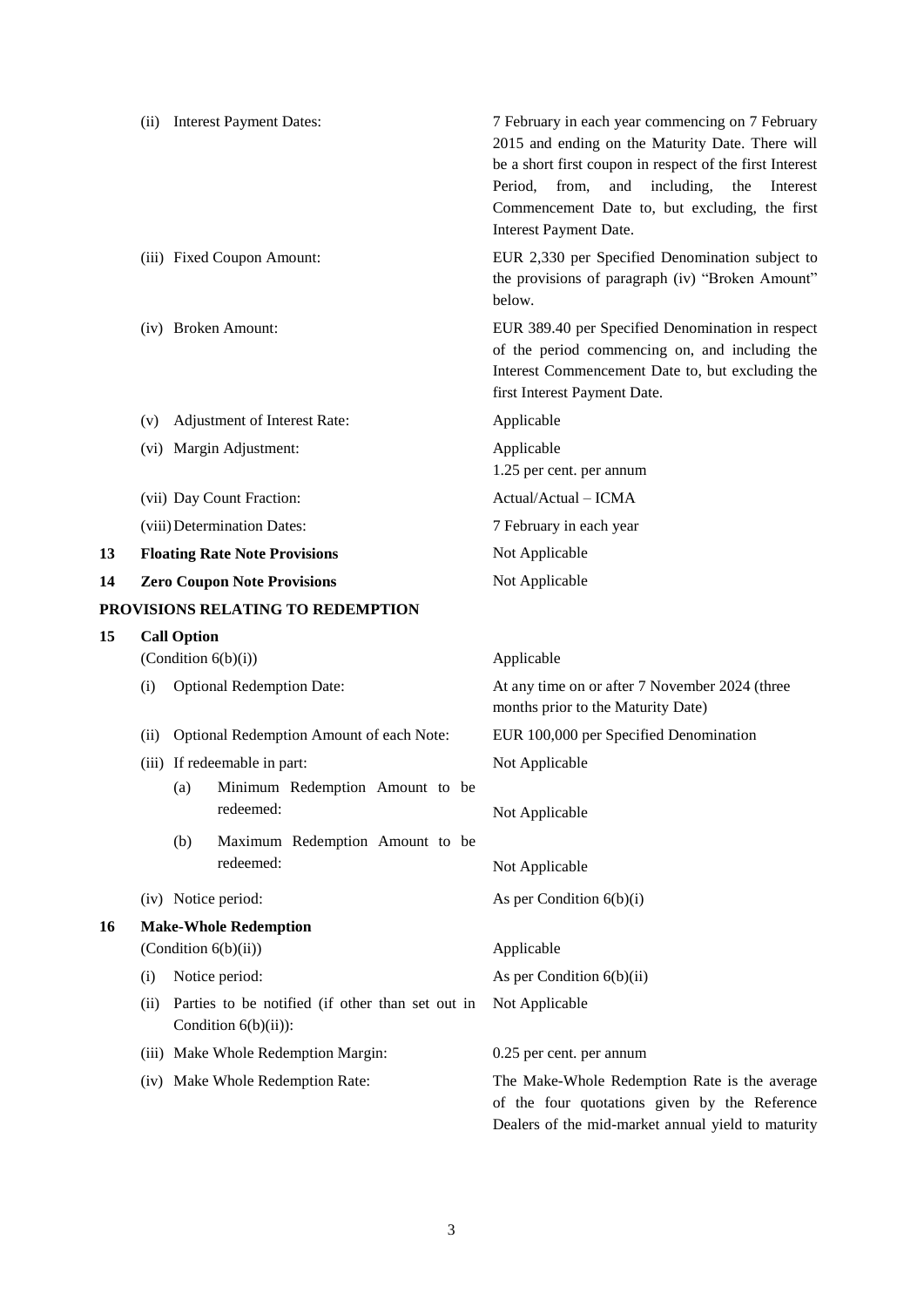banks selected by the Deutsche Bank AG, London Branch which are primary European government security dealers, and their respective successors, or market makers in pricing corporate bond issues. If the Bund is no longer outstanding, a similar bund will be chosen by the Deutsche Bank AG, London Branch at 11.00 a.m. (Central European time (CET)) on the third Business Day preceding the optional redemption date, quoted in writing by the Calculation Agent to the Issuer. The optional redemption date will be published by the Issuer in accordance with Condition 14. **17 Put Option**  $(Condition 6(c))$  Not Applicable **18 Change of Control Put Option** (Condition 6(i)) Applicable **19 Final Redemption Amount of each Note** EUR 100,000 per Specified Denomination **20 Early Redemption Amount** (i) Early Redemption Amount(s) of each Note payable on redemption for taxation reasons (Condition  $6(e)$ ), for illegality (Condition  $6(h)$ ) or on event of default (Condition 9) or other early redemption: EUR 100,000 per Specified Denomination (ii) Redemption for taxation reasons permitted on days others than Interest Payment Dates (Condition 6(e)): Yes (iii) Unmatured Coupons to become void upon early redemption (Materialised Notes only) (Condition 7(f)): Not Applicable **GENERAL PROVISIONS APPLICABLE TO THE NOTES 21** Form of Notes: **Bearer Dematerialised Notes** (i) Registration Agent: Not Applicable (ii) Temporary Global Certificate: Not Applicable (iii) Applicable TEFRA exemption: Not Applicable **22** Exclusion of the possibility to request identification of a Noteholder as provided by Condition  $1(a)$  Not Applicable

of the 1 per cent. Bundesobligationen of the Bundesrepublik Deutschland due August 2024 with ISIN DE0001102366 (the "**Bund**"), on the fourth Business Day preceding the optional redemption date. "**Reference Dealers**" means each of the four

23 Financial Centre: Not Applicable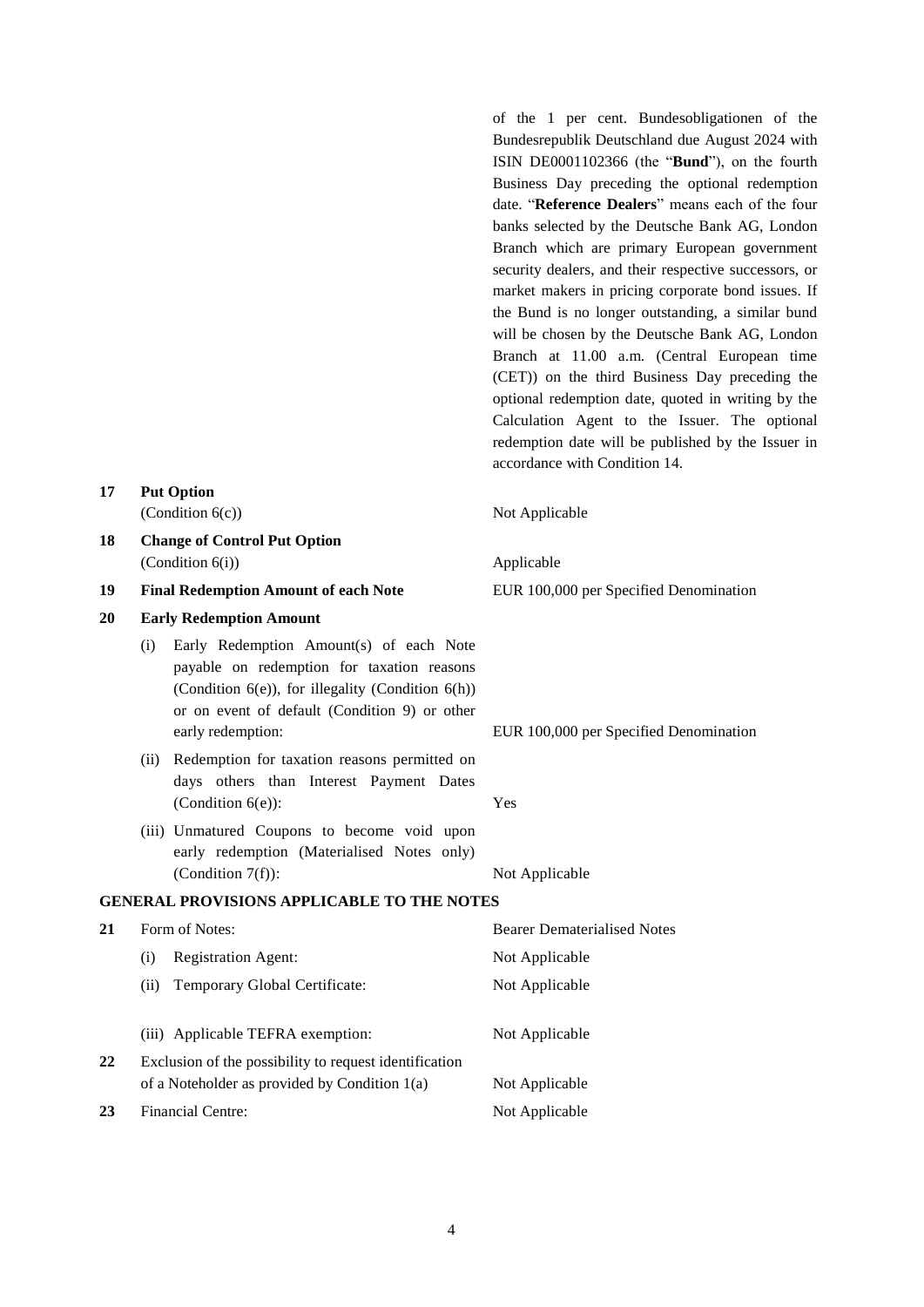- **24** Talons for future Coupons to be attached to Definitive Notes (and dates on which such Talons mature): Not Applicable
- **25** Redenomination, renominalisation and reconventioning provisions: Not Applicable
- 26 Consolidation provisions: Not Applicable
- 

**27** Masse: Contractual *Masse* shall apply Name and address of the Representative: MASSQUOTE S.A.S.U. RCS 529 065 880 Nanterre 7bis rue de Neuilly F-92110 Clichy Mailing address : 33, rue Anna Jacquin 92100 Boulogne Billancourt France Represented by its Chairman Name and address of the alternate Representative: Gilbert Labachotte 8 Boulevard Jourdan 75014 Paris France

> The Representative will receive a remuneration of EUR 450 (VAT excluded) per year, payable on each Interest Payment Date with the first payment at the Issue date.

Signed on behalf of the Issuer:

Duly represented by: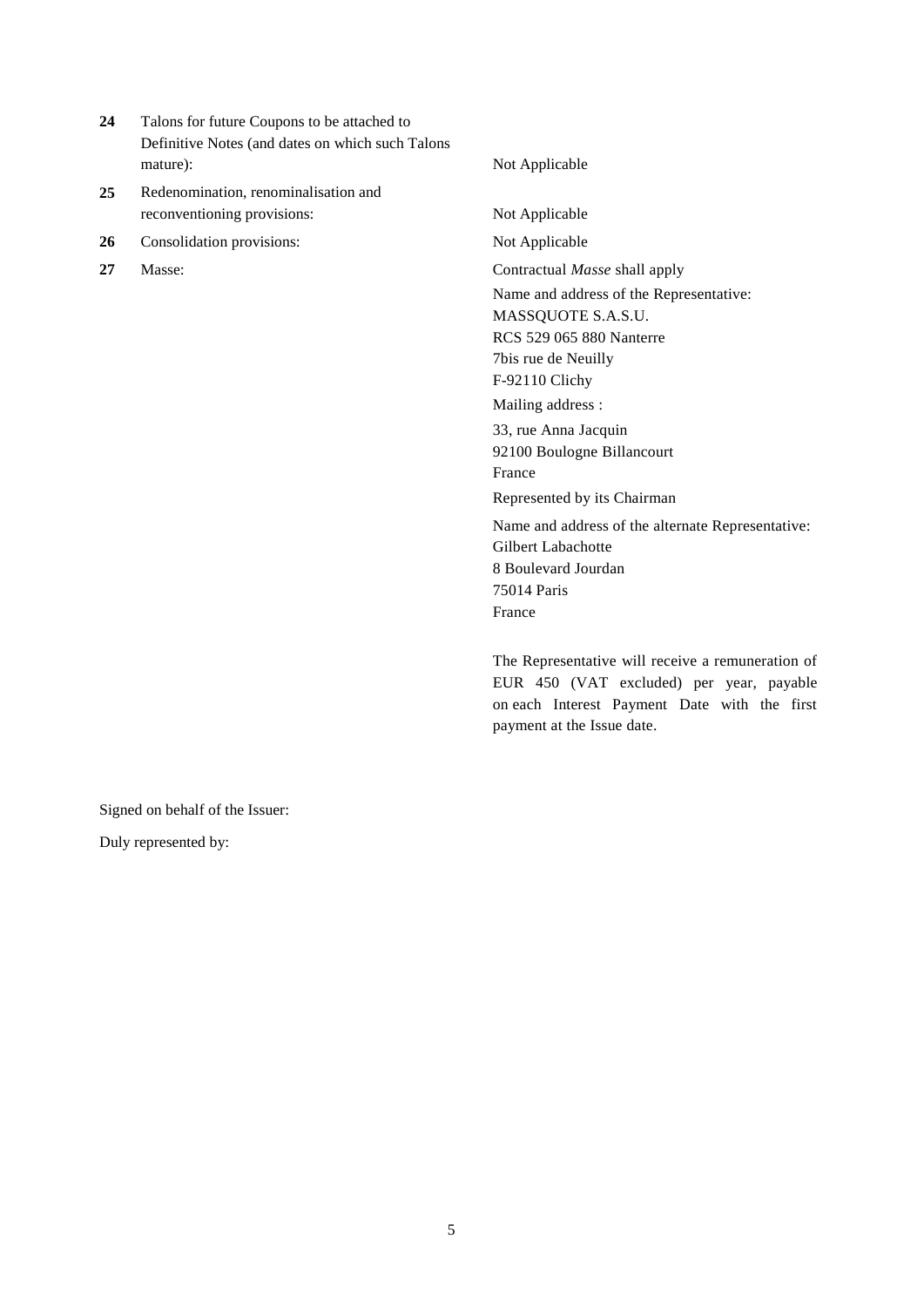## **PART B – OTHER INFORMATION**

#### **1 LISTING AND ADMISSION TO TRADING**

|   | Listing:<br>(i)               | Official list of the Luxembourg Stock Exchange                                                                                                                                                         |
|---|-------------------------------|--------------------------------------------------------------------------------------------------------------------------------------------------------------------------------------------------------|
|   | (ii)<br>Admission to trading: | Application has been made by the Issuer (or on its<br>behalf) for the Notes to be admitted to trading on the<br>Regulated Market of the Luxembourg Stock Exchange<br>with effect from 8 December 2014. |
| 2 | <b>RATINGS</b>                |                                                                                                                                                                                                        |
|   | Ratings:                      | The Notes to be issued are expected to be rated:                                                                                                                                                       |
|   |                               | $S\&P:BBB-$                                                                                                                                                                                            |
|   |                               | Fitch: BBB-                                                                                                                                                                                            |
|   |                               | Each of S&P and Fitch is established in the European                                                                                                                                                   |
|   |                               | Union, is registered under Regulation (EC) No                                                                                                                                                          |
|   |                               | 1060/2009 as amended (the "CRA Regulation") and is                                                                                                                                                     |
|   |                               | included in the list of credit rating agencies registered                                                                                                                                              |
|   |                               | in accordance with the CRA Regulation published on                                                                                                                                                     |
|   |                               | the European Securities and Markets Authority's                                                                                                                                                        |
|   |                               | (www.esma.europa.eu/page/List-registered-<br>website                                                                                                                                                   |
|   |                               | and-certified-CRAs).                                                                                                                                                                                   |

### **3 INTERESTS OF NATURAL AND LEGAL PERSONS INVOLVED IN THE ISSUE**

Save as disclosed in "Subscription and Sale" so far as the Issuer is aware, no person involved in the offer of the Notes has an interest material to the offer.

## **4 THIRD PARTY INFORMATION AND STATEMENT BY EXPERTS AND DECLARATIONS OF ANY INTEREST**

Not Applicable

#### **5 TOTAL EXPENSES**

Estimated total expenses relating to the admission to trading: EUR 7,240

#### **6 YIELD**

Indication of yield: 2.330 per cent. per annum

## **7 HISTORIC INTEREST RATES**

Not Applicable